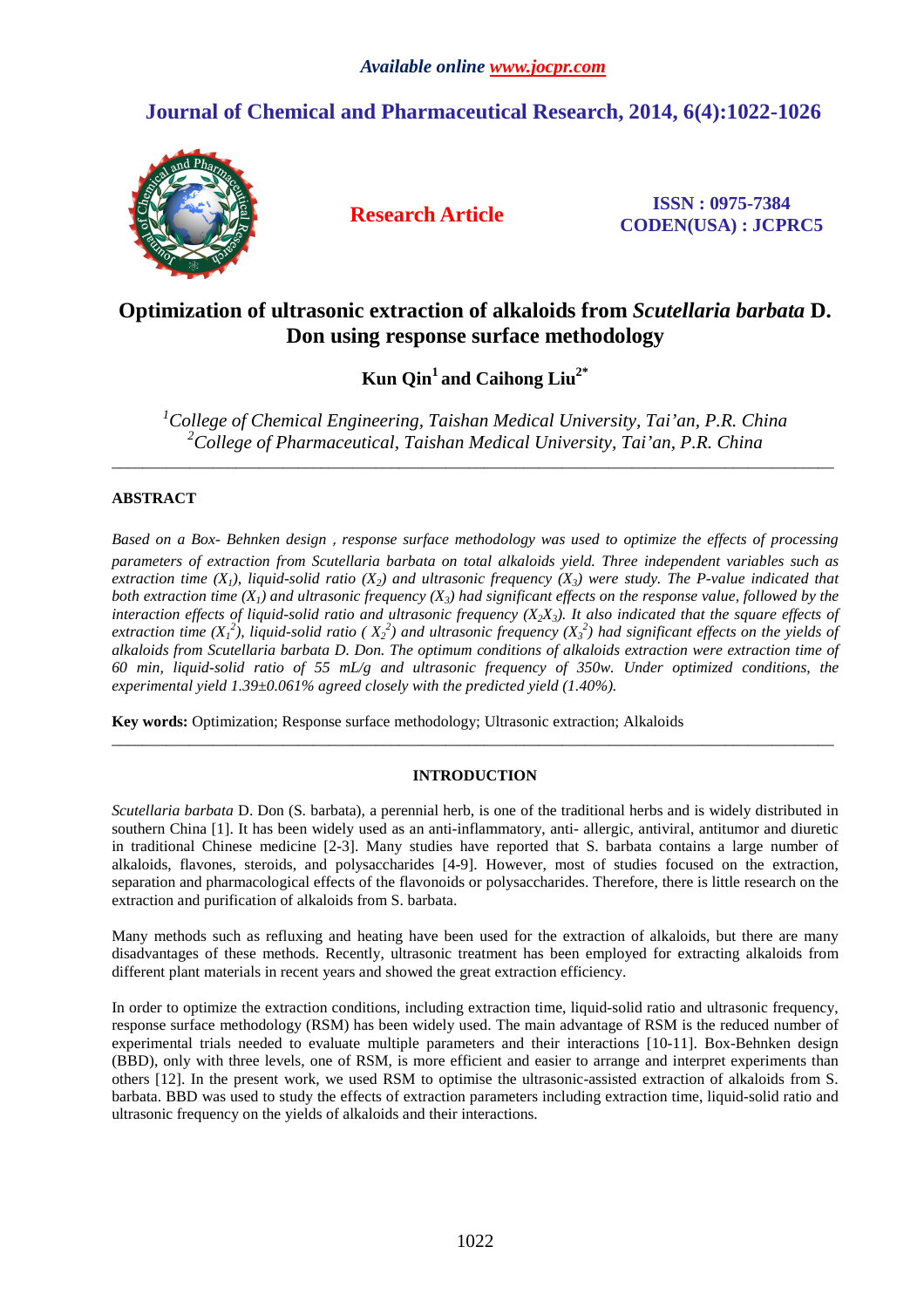## **EXPERIMENTAL SECTION**

*\_\_\_\_\_\_\_\_\_\_\_\_\_\_\_\_\_\_\_\_\_\_\_\_\_\_\_\_\_\_\_\_\_\_\_\_\_\_\_\_\_\_\_\_\_\_\_\_\_\_\_\_\_\_\_\_\_\_\_\_\_\_\_\_\_\_\_\_\_\_\_\_\_\_\_\_\_*

#### 2.1 Materials and chemicals

The dried S. barbata was purchased from Tai'an Pharmacy in Shandong Province, China. Berberine hydrochloride was purchased from China Food and Drug Administration. Other chemicals and solvents were of analytical grade and purchased from Beijing Chemicals Co., Ltd, China. Water was prepared doubly distilled. Ultrasonic cleaner (SB5200DTD, Kun Shan Ultrasonic Instruments Co., Ltd, Jiangsu, China) was used for ultrasonic extraction of alkaloids, UV-1700 spectrophotometer (Shimadzu Corporation, Japan) was used for total alkaloids analysis of sample.

# 2.2 Extraction of total alkaloids

The extraction was performed in a conical flask with cover by ultrasonic treatment. The samples were extracted for different time at varied ultrasonic power, with 55% ethanol, at 70℃. One gram of dried S. barbata powders (20 mesh) was used for each treatment. The extracted slurry was centrifuged at 4000 rpm/min for 20 min to collect the supernatant, and the insoluble residue was treated again as mentioned above. The supernatant was incorporated and collected for the content of total alkaloids.

#### 2.3 Determining content of alkaloids

The total alkaloids content was determined using a UV-VIS method. Briefly, 2mL of the sample solution was evaporated to dryness and then dissolved by methanol- hydrochloric acid (100:1). The supernatant was filled into a volumetric flask (25 mL), for the determination of alkaloids. The mixture was allowed to stand for 5 min and the absorption was measured at 348 nm against the same mixture, without the sample as a blank. The content of the total alkaloids was expressed as berberine hydrochloride equivalents (mg berberine hydrochloride/g sample) through the calibration curve of berberine hydrochloride.

#### 2.4 Determination of alkaloids yield

The percentage alkaloids yield (%) is calculated as the alkaloids content of extraction divided by dried sample weight.

#### 2.5 Experimental design and statistical analysis

BBD was applied to determine the optimum condition of ultrasonic extraction of alkaloids from S. barbata. Depending on the results of single-factor experiment for the alkaloids production, 3 extraction variables  $X_1$ (extraction time),  $X_2$  (liquid-solid ratio) and  $X_3$  (ultrasonic frequency) at 3 variable levels in the extraction process, is showed in Table 1. The coded and actual values are also shown in Table 1. A total of seventeen combinations (Table 2) augmented with five replications (treatment 13-17) were carried out at the center of the design to evaluate the pure error sum of squares. The triplicates were performed at all design points in randomized order. Alkaloids yield (Y) was taken as the response of the design experiments. These values were related to the coded variables by a second-order polynomial Eq. (1) below:

$$
\mathbf{Y} = \boldsymbol{\beta}_0 + \sum_{i=1}^n \beta_i x_i + \sum_{i < j=2}^n \beta_{ij} x_i x_j + \sum_{i=1}^n \beta_{ii} x_i^2 \tag{1}
$$

where Y is the response (dependent variables),  $\beta_0$ ,  $\beta_i$ ,  $\beta_{ii}$  and  $\beta_{ij}$  represent the regression coefficient, and  $x_i$  and  $x_j$  are the independent variables.

The significance of each coefficient was determined by F-test and P-value. The behavior of the surface was investigated for the response function (Y) using the regression equation. The fitted polynomial equation was expressed as surface and contour plots in order to visualize the relationship between the response and experimental levels of each factor and to deduce the optimal conditions [13].

|  |  | <b>Table 1 Factors and levels</b> |  |  |
|--|--|-----------------------------------|--|--|
|--|--|-----------------------------------|--|--|

| Factors                       | Low       | Center | High      |
|-------------------------------|-----------|--------|-----------|
| Extraction time (min, $X_1$ ) | $-1(40)$  | 0(50)  | $+1(60)$  |
| Liquid: solid (mL/g, $X_2$ )  | $-1(35)$  | 0(50)  | $+1(65)$  |
| Ultrasonic power $(w, X_3)$   | $-1(300)$ | 0(350) | $+1(400)$ |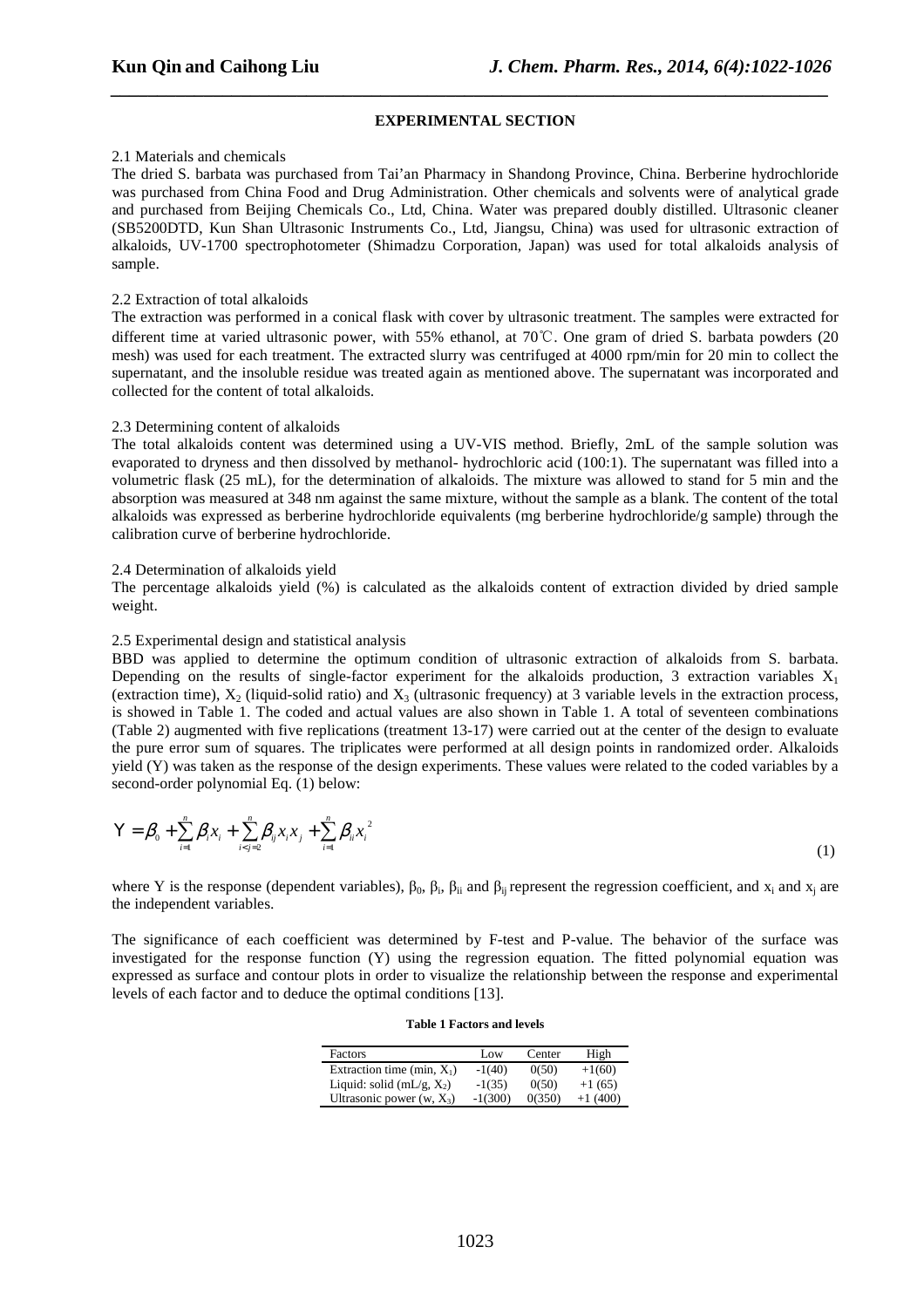|     | Coded variable levels |          |          | Yield $(\%)$  |                  |  |
|-----|-----------------------|----------|----------|---------------|------------------|--|
| Run | $X_1$                 | $X_2$    | $X_3$    | Actual values | Predicted values |  |
| 1   | $-1$                  | $-1$     | $\theta$ | 1.04          | 1.06             |  |
| 2   |                       | $-1$     | $\theta$ | 1.28          | 1.28             |  |
| 3   | $-1$                  |          | 0        | 1.03          | 1.03             |  |
| 4   | 1                     | 1        | 0        | 1.40          | 1.37             |  |
| 5   | $-1$                  | 0        | -1       | 1.06          | 1.03             |  |
| 6   | 1                     | 0        | -1       | 1.26          | 1.25             |  |
| 7   | $-1$                  | 0        | 1        | 0.91          | 0.92             |  |
| 8   |                       | $\Omega$ |          | 1.23          | 1.26             |  |
| 9   | 0                     | -1       | $-1$     | 1.06          | 1.06             |  |
| 10  | 0                     | 1        | -1       | 1.17          | 1.20             |  |
| 11  | 0                     | $-1$     | 1        | 1.13          | 1.11             |  |
| 12  | 0                     | 1        |          | 1.05          | 1.04             |  |
| 13  | 0                     | 0        | 0        | 1.31          | 1.31             |  |
| 14  | 0                     | 0        | 0        | 1.31          | 1.31             |  |
| 15  | 0                     | 0        | 0        | 1.31          | 1.31             |  |
| 16  | 0                     | 0        | 0        | 1.31          | 1.31             |  |
| 17  | 0                     | 0        | 0        | 1.31          | 1.31             |  |

**Table 2 Box-Behnken experimental design with the independent variables** 

*\_\_\_\_\_\_\_\_\_\_\_\_\_\_\_\_\_\_\_\_\_\_\_\_\_\_\_\_\_\_\_\_\_\_\_\_\_\_\_\_\_\_\_\_\_\_\_\_\_\_\_\_\_\_\_\_\_\_\_\_\_\_\_\_\_\_\_\_\_\_\_\_\_\_\_\_\_*

#### **RESULTS AND DISCUSSION**

3.1 Fitting the model

A regression analysis in Table 3 was carried out to fit mathematical models to the experimental data, aiming at an optimal region for the studied. The regression equation in coded unit for predicting yield(Y) was given in Eq. (2):

 $Y = 1.31 + 0.14X_1 + 0.017 X_2 - 0.028 X_3 + 0.031 X_1 X_2 + 0.030 X_1 X_3 - 0.048 X_2 X_3 - 0.056X_1^2 - 0.069 X_2^2 - 0.14 X_3$  $(2)$ 

where  $X_1$ ,  $X_2$  and  $X_3$  represent extraction time, liquid-solid ratio and ultrasonic power, respectively.

**Table 3 Analysis of variance for the fitted quadratic polynomial model of extraction of alkaloids** 

| Source       | SS                   | DE | MS                   | F-value                     | P-value  |
|--------------|----------------------|----|----------------------|-----------------------------|----------|
| Model        | 0.31                 | 9  | 0.034                | 58.57                       | < 0.0001 |
| Residual     | $4.123\times10^{-3}$ | 7  | $5.890\times10^{-4}$ |                             |          |
| Lack of fit. | $4.120\times10^{-3}$ | 3  | $1.373\times10^{-3}$ | 17.16                       |          |
| Pure error   | $3.2\times10^{-6}$   |    | $8.0\times10^{-7}$   |                             |          |
| Cor Total    | 0.31                 | 16 |                      |                             |          |
| $R^2=0.9869$ | $CV = 2.05$          |    |                      | $R^2_{\text{Adj}} = 0.9700$ |          |

Analysis of variance was performed by ANOVA procedure. P-value < 0.05 were regarded as significant and P-value  $< 0.01$  as very significant. As shown in Table 3, the model F-value of 58.57 and P-value (p  $< 0.0001$ ) implies the model is significant [14]. The  $R^2$  of 0.9869 for the predicted mode indicated that the response model could explain 98.69% of the total variations, suggesting the goodness of fit of the mode [15]. The  $R^2_{adj}$  of 0.9700 also indicate the significance of this model. The value of CV shows a better precision and reliability of the experiments.

The P-value was used to check the significance of model terms and P <0.0500 indicate model terms are significant.

As shown in Table 4,  $X_1$ ,  $X_3$ ,  $X_1X_2$ ,  $X_2X_3$ ,  $X_1X_3$ ,  $X_1^2$ ,  $X_2^2$ ,  $X_3^2$  are significant model terms.

**Table 4 Estimated regression model of relationship between response Variables (yield of alkaloids) and independent variables (X1, X2, X3)** 

| Variables                   | SS                   | DF | MS                   | F- value | P- value      |
|-----------------------------|----------------------|----|----------------------|----------|---------------|
| $X_1$                       | 0.16                 |    | 0.16                 | 268.12   | $\leq 0.0001$ |
| $X_{2}$                     | $2.346\times10^{-3}$ |    | $2.346\times10^{-3}$ | 3.98     | 0.0861        |
| $X_3$                       | $6.216\times10^{-3}$ | 1  | $6.216\times10^{-3}$ | 10.55    | 0.0141        |
| $X_1X_2$                    | $3.782\times10^{-3}$ |    | $3.782\times10^{-3}$ | 6.42     | 0.0390        |
| $X_1X_3$                    | $3.660\times10^{-3}$ |    | $3.660\times10^{-3}$ | 6.21     | 0.0414        |
| $X_2X_3$                    | $9.409\times10^{-3}$ |    | $9.409\times10^{-3}$ | 15.97    | 0.0052        |
| $X_1^2$                     | 0.013                |    | 0.013                | 22.58    | 0.0021        |
| X <sub>2</sub> <sup>2</sup> | 0.020                | 1  | 0.020                | 33.99    | 0.0006        |
| $X_3^2$                     | 0.083                | 1  | 0.083                | 141.02   | $\leq 0.0001$ |

### 3.2. Analysis of response surface

The response surface plots for the effects of independent variables on the yield of alkaloids were depicted in Fig. 1-3.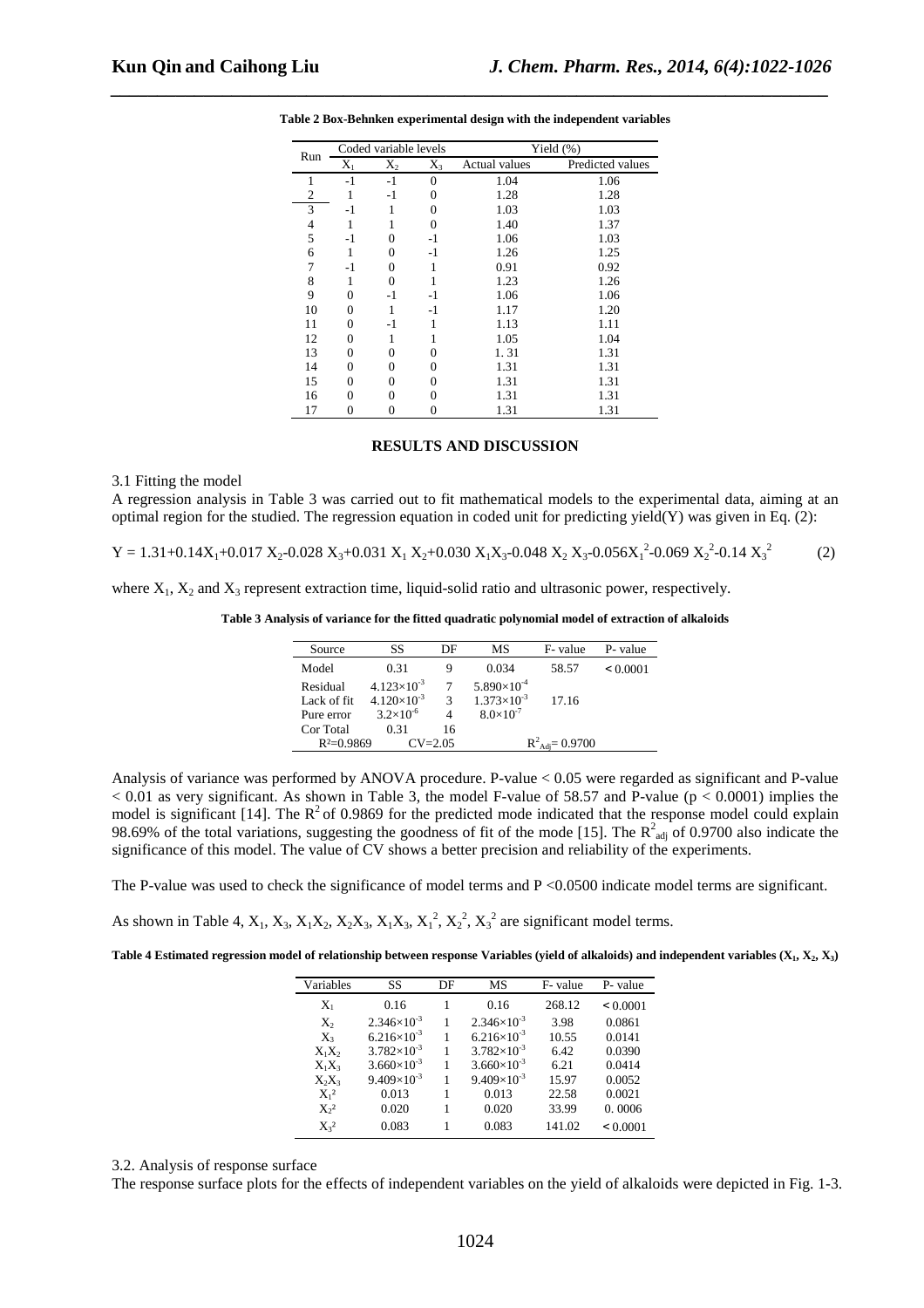The plots were obtained by plotting the response on the Z-axis against any two variables while keeping the third variable at zero level. As shown in Fig. 1-3, extraction time  $(X_1)$  showed a linear increase effect on the yield while both ultrasonic power  $(X_3)$  and liquid-solid ratio  $(X_2)$  had quadratic effect on the yield. It was clear that extraction time  $(X_1)$ , ultrasonic power $(X_3)$  and the square effects among them had a significant effect on the yield. It also indicated that the interactions among extraction time, liquid-solid ratio and ultrasonic power impacted the yield significantly. The results above agreed well with Table 4.

*\_\_\_\_\_\_\_\_\_\_\_\_\_\_\_\_\_\_\_\_\_\_\_\_\_\_\_\_\_\_\_\_\_\_\_\_\_\_\_\_\_\_\_\_\_\_\_\_\_\_\_\_\_\_\_\_\_\_\_\_\_\_\_\_\_\_\_\_\_\_\_\_\_\_\_\_\_*





**Fig. 1. Response surface plots showing the effect of extraction time and the ratio of liquid to solid on extraction yield of S. barbata alkaloids** 



**Fig.3. Response surface plots showing the effect of ultrasonic power and extraction time on extraction yield of alkaloids** 

**Fig. 2. Response surface plots showing the effect of ultrasonic power and the ratio of liquid to solid on extraction yield of** 

**alkaloids** 

3.3 Optimization of extracting parameters and validation of the model

According to the RSM test results, the optimal extraction parameters were as follows: extraction time 60 min, liquid-solid ratio 55.47 mL/g, ultrasonic power 347.3 W and the predicted optimal yield was 1.40%. To verify the suitability of the equation model used for predicting the optimum response values, additional experiment was performed using this modified optimal conditions:  $X_1=60$  min,  $X_2=55$  mL/g and  $X_3=350$  W. The mean value of experimental yield was  $1.39\pm0.061\%$  (Table 5). No significant different (p > 0.05) was found between the experimental and predicted values of total alkaloids. Hence, the models can be used to optimise the process of total alkaloids extraction form S. barbata.

| Table 5 Optimum conditions and the predicted and experimental value of response at the optimal conditions. |
|------------------------------------------------------------------------------------------------------------|
|------------------------------------------------------------------------------------------------------------|

|                     | Extraction time (min) | Liquid: Solid $(mL/g)$ | Ultrasonic power (W) | Yield (%)                 |
|---------------------|-----------------------|------------------------|----------------------|---------------------------|
| Optimum conditions  | 60                    | 55.47                  | 347.30               | 1.40(predicted)           |
| Modified conditions | 60                    |                        | 350                  | $1.39 \pm 0.061$ (actual) |

## **CONCLUSION**

On the basis of the single factor experiments, RSM was used to optimize 3 experimental variables: extraction time, liquid-solid ratio and ultrasonic power. The variables of extraction time, ultrasonic power, and the square effects among them had a significant effect on the response value, followed by the significant interaction effects among extraction time, liquid-solid ratio and ultrasonic power. The optimum extraction parameters were obtained: extraction time 60 min, liquid-solid ratio 55 mL/g and ultrasonic power 350 W. Under these conditions, the